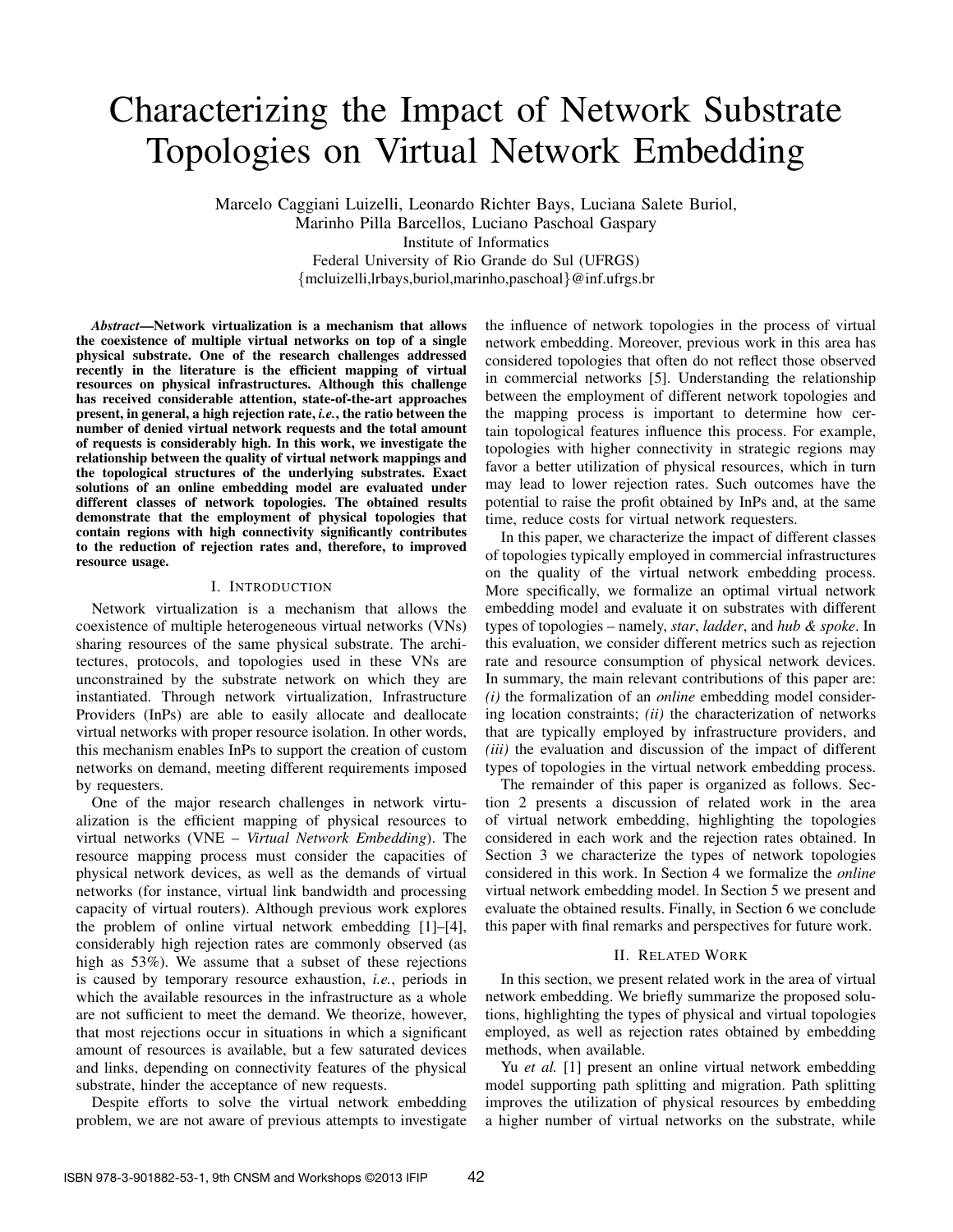the migration of virtual network elements aims to reoptimize physical resource usage. Router and link mapping are performed in distinct steps. The experiments employ randomly generated topologies for physical and virtual networks, with fixed connectivity of 50%. No rejection rates are presented.

Another online model, formulated by Chowdhury *et al.* [2], also performs router and link mapping in distinct steps. However, location constraints are used to preselect physical routers on which virtual routers will be hosted. According to the authors, the preselection facilitates the subsequent stage of link mapping. This model also allows path splitting. Physical topologies used in the evaluation of this model have the same characteristics as those used by Yu *et al.* [1] (randomly generated with fixed connectivity of 50%). Experiments are performed with three types of VN topologies, namely *random*, *hub & spoke*, and *full mes*h. Rejection rates observed in experiments using *random* virtual topologies vary between 20% and 45%. *Hub & spoke* topologies led to a rejection rate of 35%, whereas the rejection rate of *full mesh* VNs varies between 40% and 45%.

Alkmim *et al.* [3] propose a model that focuses on minimizing the time needed to transfer binary images of virtual routers (stored in repositories connected to the network) to the physical routers that will host them. Their model considers requirements related to router and link capacity, as well as location constraints. The evaluation scenarios employ organic topologies created using the BA-2 model [6]. On average, rejection rates in experiments performed by the authors are approximately 53%.

Cheng *et al.* [4] perform the mapping of virtual network elements by ranking routers and links according to their own capacity as well as the capacity of their neighbors. Virtual routers and links are mapped to similarly ranked physical devices and paths. According to the authors, this strategy aims to avoid the formation of bottlenecks on the physical network. In the evaluated scenarios, physical and virtual topologies are randomly generated and rejection rates vary between 15% and 25%.

Davy *et al.* [7] present a model that builds virtual networks according to spanning trees and embeds them on a physical substrate. The model is able to prioritize either lower hosting costs or lower delay for embedded VNs. In contrast to the publications presented above, which use organic and randomly generated physical topologies, experiments are performed on a physical network created by the authors that is based on publicly available topologies used by Internet Service Providers (ISPs). However, it was out of the scope of this paper to compare different types of topologies used by ISPs. Additionally, no rejection rates are presented.

As previously stated, we are not aware of previous attempts to evaluate the results of virtual network embedding strategies considering different types of network topologies in a precise manner. Most publications in this area employ topologies that may not faithfully represent the topological properties of infrastructure provider networks, and to the best of our knowledge, there have been no attempts to evaluate the influence of different types of physical topologies. Moreover, as previously stated, considerably high rejection rates are often observed. For these reasons, this study aims to understand

how topologies that are typically employed in real physical substrates influence different aspects of virtual network embedding, such as the rejection of virtual network requests and physical resource usage.

## III. INP NETWORK TOPOLOGIES

In the context of this paper, we assume, without loss of generality, that infrastructure providers (InPs) employ network topologies that are equivalent to those used by Internet Service Providers (ISPs). The most traditional ISP network topologies are known as: *ladder*, *star* and *hub & spoke*. Network topologies organized as *ladder* are characterized by the absence of hubs, *i.e.*, nodes with high connectivity and concentration of flows. Additionally, the infrastructure is formed by a set of loops. This type of topology tends to have lower cost regarding the deployment of links (due to its low connectivity) and the distance between nodes (in terms of number of hops) is typically high. *Star* networks have a low number of hubs connected to numerous nodes which, in turn, have low connectivity. In this type of network, the distance between nodes tends to be low, but traffic tends to become concentrated on the hubs. The *hub & spoke* class is characterized by a comparatively higher number of hubs, which tend to be interconnected. Additionally, a high number of nodes is connected to one or more hubs. Figure 1 illustrates examples of the three aforementioned topology classes.

Kamiyama et al. [8] conducted a study that formalizes the classification of ISP networks into the three previously described topology classes. In their study, the authors analyzed 23 commercial backbone networks (publicly available) with sizes ranging from 21 to 128 nodes. Through this analysis, the authors define a set of metrics that capture the main topological properties present in each infrastructure. Such metrics include, for example, the connectivity degree of the network and the presence of *hub* nodes. Thus, the authors map the relationship between these metrics and the type of network topology of the infrastructure, enabling the classification of ISP network topologies into one of the previously described classes.

Given the well accepted classification of ISP network topologies presented above and the systematic approach proposed by Kamiyama et al. [8] to characterize and, therefore, generate these topologies with high degree of fidelity (in relation to real networks), in this paper we consider these three classes as the basis of our investigation. Thus, we intend to analyze how the employment of these topological classes affects the mapping process in order to identify possible correlations between different topological factors, physical resource usage, and rejection rates.

## IV. OPTIMAL MODEL FOR VN EMBEDDING

As our objective was to capture the impact of the underlying substrate topology in the network embedding problem, we formulated it as an Integer Linear Programming problem and solved it exactly by using an optimization software. The employment of such model means that the results are the best possible one would obtain when considering a substrate topology or another. Next, we describe the inputs, variables, and constraints of this model. Superscript letters are used to represent whether a set or variable is related to virtual  $(V)$  or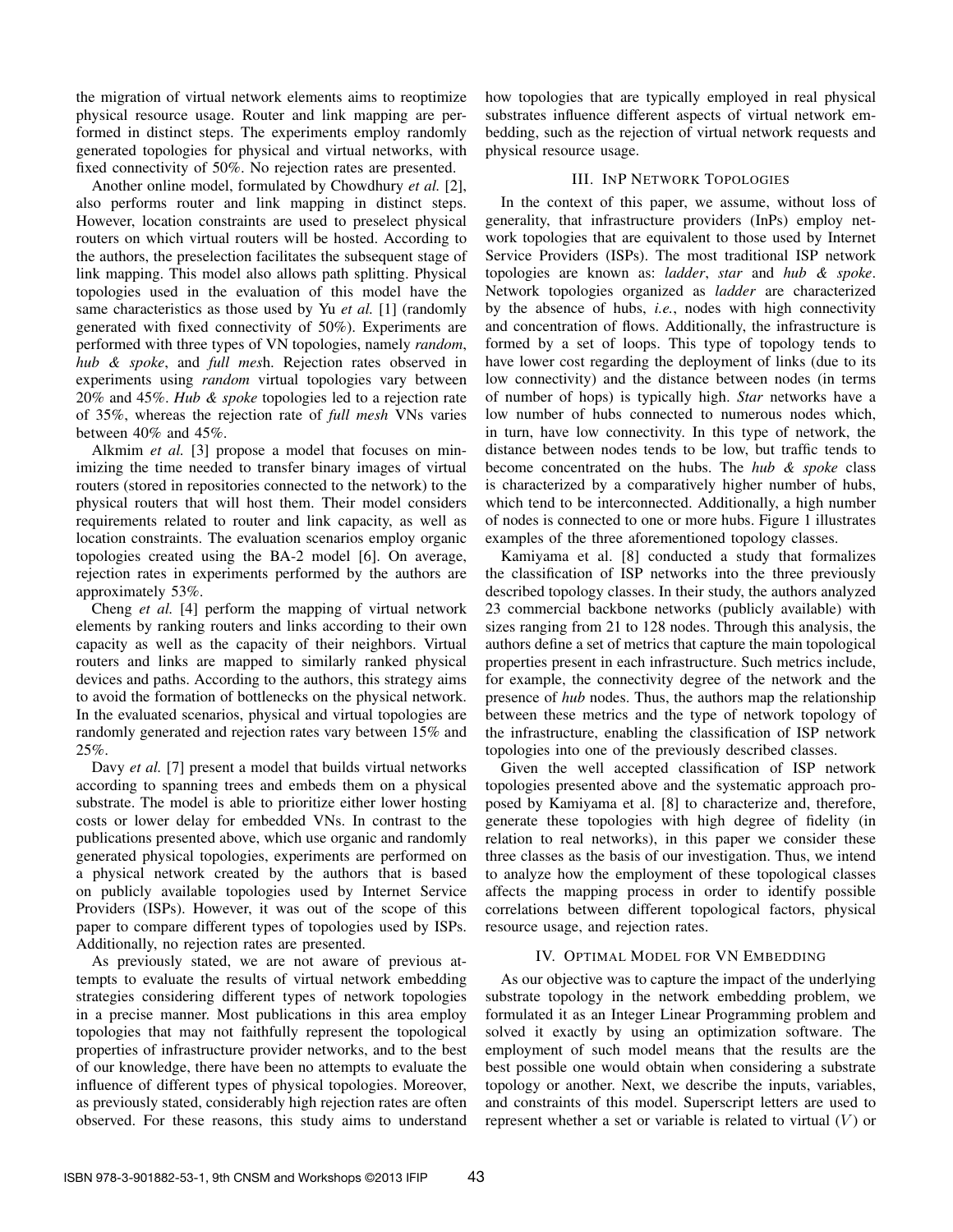

Fig. 1. Examples of InP topology classes.

physical  $(P)$  resources, or whether it is associated to routers  $(R)$  or links  $(L)$ .

Both physical topologies and virtual network requests are represented by directed graphs  $N = (R, L)$ . Vertices R represent routers, while each edge  $L$  represents a unidirectional link. Bidirectional links are represented as a pair of edges in opposite directions (for instance,  $(a, b)$  and  $(b, a)$ ). Thus, the model allows the representation of any type of physical and virtual topology.

Each physical router is associated with a location identifier stored in a set  $S<sup>P</sup>$ . This enables virtual network requesters to indicate specific locations in which virtual routers must be instantiated (*e.g.*, to ensure connectivity between two or more geographical locations). If a virtual router has a location requirement, it is stored in set  $S<sup>V</sup>$ . Our approach of tagging routers with specific location identifiers differs from previous work [2], [9], which treat locations simply as regions defined by radius.

In real life, physical routers have limited CPU and memory capacities. In our model such capacities are represented, respectively, by  $C_i^P$  and  $M_i^P$ . Analogously, CPU and memory requirements of each virtual router on a network  $r$  are represented by  $C_{r,i}^V$  and  $M_{r,i}^V$ . Likewise, physical links have limited bandwidth capacity, represented by  $B_{i,j}^P$ , while the bandwidth required by each virtual link is represented by  $B_{r,i,j}^V$ .

The model takes as input virtual network requests and embeds them in an online manner. Thus, it is necessary to consider virtual elements that were previously embedded on the substrate. Previously embedded virtual routers are stored in set  $E_{i,r,j}^R$ , while previously embedded links are stored in set  $E^{L}_{i,j,r,k,l}$ .

The variables are outputs of our model and represent the optimal solution of the virtual network embedding problem for the given set of inputs. These variables indicate in which location the requested virtual routers and links are allocated on the physical substrate. If a request is accepted, each of its virtual routers is mapped to a physical router, whereas each virtual link is mapped to one or more consecutive physical links (a path).

- $A_{i,r,j}^R$   $\in$   $\{0,1\}$  Router allocation, indicates whether physical router  $i$  is hosting virtual router  $j$  from virtual network r.
- $A_{i,j,r,k,l}^L \in \{0,1\}$  Link allocation, indicates whether physical link  $(i, j)$  is hosting virtual link  $(k, l)$  from virtual network r.

Based on the above inputs and outputs, we now present the

objective function and its constraints. The objective function of the model aims at minimizing the total bandwidth consumed by virtual networks embedded on the substrate. The purpose of each constraint is explained next. Objective:

$$
\min \sum_{(i,j)\in L^P}\sum_{r\in N^V,(k,l)\in L^V}A^L_{i,j,r,k,l}B^V_{r,k,l}
$$

Subject to:

$$
\sum_{r \in N^V, j \in R^V} C_{r,j}^V A_{i,r,j}^R \le C_i^P \qquad \forall i \in R^P \tag{C1}
$$

$$
\sum_{i \in N^V}^{N} M_{r,j}^V A_{i,r,j}^R \le M_i^P \qquad \forall i \in R^P \tag{C2}
$$

$$
\sum_{r \in N^V, (k,l) \in L^V}^{r \in N^V, j \in R^V} B_{r,k,l}^V A_{i,j,r,k,l}^L \le B_{i,j}^P \qquad \forall (i,j) \in L^P \tag{C3}
$$

$$
\sum_{i \in R^P} A_{i,r,j}^R = 1 \qquad \forall r \in N^V, j \in R^V \tag{C4}
$$

$$
\sum_{j \in R^V} A_{i,r,j}^R \le 1 \qquad \forall i \in R^P, r \in N^V \tag{C5}
$$

$$
\sum_{j \in R^P} A_{i,j,n,k,l}^L - \sum_{j \in R^P} A_{j,i,n,k,l}^L = A_{i,n,k}^R - A_{i,n,l}^R
$$
  

$$
\forall n \in N^V, (k,l) \in L^V, i \in R^P
$$
 (C6)

$$
j A_{i,r,k}^R = l A_{i,r,k}^R \qquad \forall (i,j) \in S^P, r \in N^V, (k,l) \in S^V \tag{C7}
$$

$$
A_{i,r,j}^R = E_{i,r,j}^R \qquad \qquad \forall (i,r,j) \in E^R \tag{C8}
$$

$$
A_{i,j,r,k,l}^{L} = E_{i,j,r,k,l}^{L} \qquad \forall (i,j,r,k,l) \in E^{L} \tag{C9}
$$

Constraint C1 ensures that the CPU capacity of each physical router will not be exceeded, therefore assuring that the CPU requirement of each virtual router will be met. Constraint C2 applies the same restriction to the memory capacity of routers, and constraint C3, to link bandwidth. Constraint C4 ensures that all virtual routers will be mapped to a physical router. In turn, constraint C5 prevents multiple virtual routers that belong to a single virtual network from sharing the same physical router. As our objective function aims at minimizing bandwidth usage, the absence of this constraint would encourage a significant number of routers from a single virtual network to share the same physical router, which could lead to availability issues. Constraint C6 ensures that all virtual links will be mapped to a valid physical path. Thus, the physical path hosting a virtual link  $(a, b)$  is guaranteed to be a valid path between the physical router hosting virtual router  $\alpha$  and the physical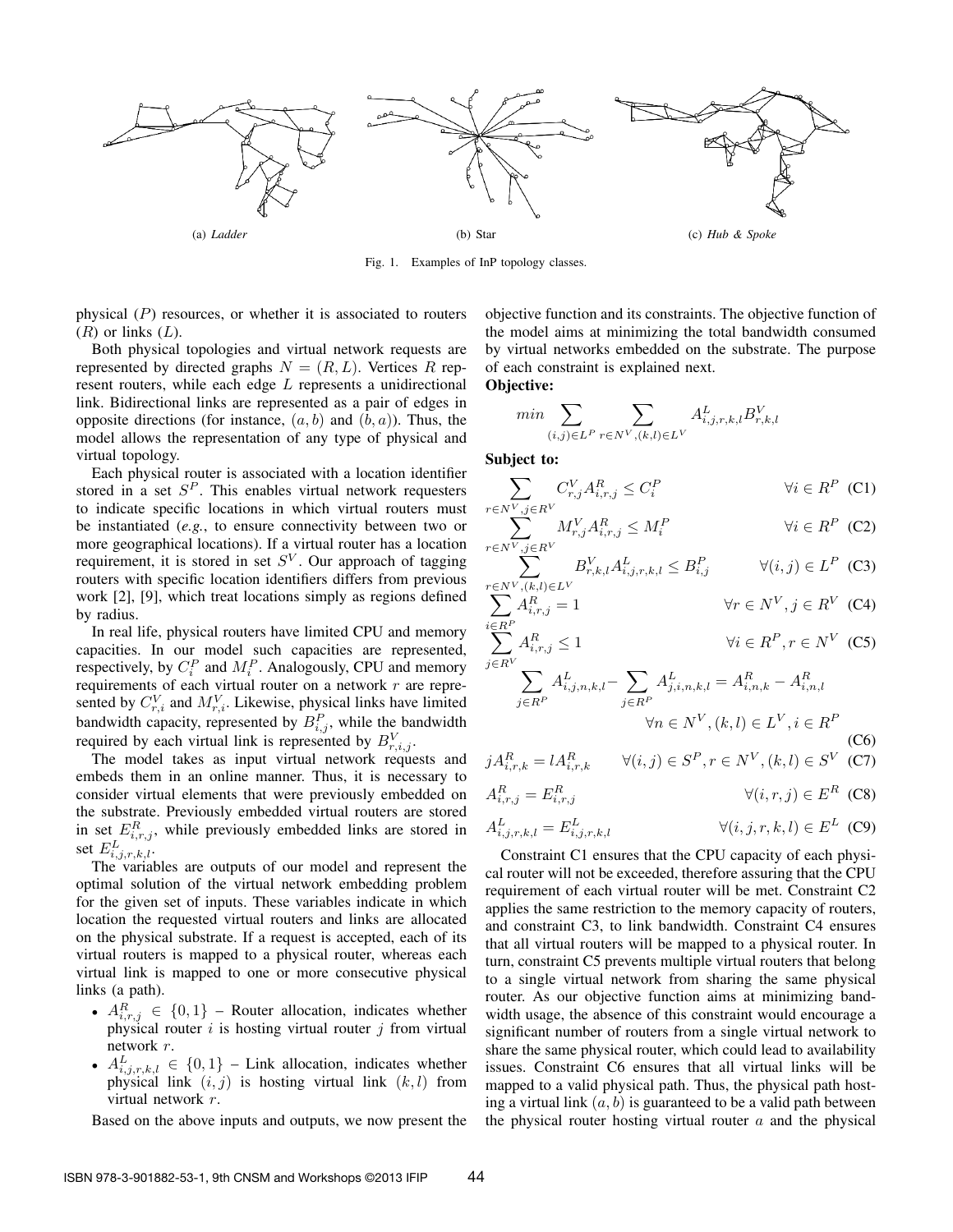router hosting virtual router b. Constraint C7 makes sure that all virtual routers with location requirements are mapped to physical routers at the required locations. Finally, constraints C8 and C9 ensure that all elements from previously embedded virtual networks remain hosted on the same physical elements. Router mappings are maintained by constraint C8, while link mappings are maintained by constraint C9.

# V. EVALUATION OF THE IMPACT OF TOPOLOGIES ON VN EMBEDDING

In order to evaluate the impact of different network topologies in the process of virtual network embedding, the model formalized in the previous section was implemented and run in *CPLEX Optimization Studio*<sup>1</sup> version 12.3. All experiments were performed on a machine with four AMD Opteron 6276 processors and 64 GB of RAM, using the Operational System Ubuntu GNU/Linux Server 11.10 x86\_64.

## *A. Workloads*

To perform the experiments, we adopt a strategy in line with related work, such as the ones conducted by Yu *et al.* [1] and Houidi *et al.* [10]. Like them, we rely on time units and distribution models for the arrival and duration of requests.

We developed a virtual network request generator, which is run for a period of 500 time units for each experiment. Within each time unit, five requests are generated on average, according to a Poisson distribution. Each request has a limited duration, *i.e.*, after a number of time units, it is removed from the substrate. Requests have an average duration of five time units, following an exponential distribution.

Physical substrate topologies are created using the IGen<sup>2</sup> tool, as publicly available real substrate networks are not normalized in terms of network size. In order to generate networks with the topological features of the previously presented classes – *star*, *ladder* and *hub & spoke* – we use, respectively, the methods *Mentor*, *MultiTour* and *TwoTree*. In line with the topology characterization presented in Section III, *ladder* network nodes have an average degree of 3 and normalized maximum degree of 4. *Star* networks have a proportion of highly interconnected nodes (*hubs*) of less than 0.25, while in *hub & spoke* networks this proportion is greater or equal than 0.25. This ratio is defined as the number of nodes with connectivity degree greater than the average connectivity degree of the network, divided by the total number of network nodes. Besides these topological properties, physical networks have 50 routers, each with a total CPU capacity of 100% and 256 MB of memory. Routers are uniformly distributed among 16 locations, and the bandwidth of physical links is uniformly distributed between 1 and 10 Gbps.

The topology of each virtual network is generated using  $BRITE<sup>3</sup>$  with the Barabasi-Albert (BA-2) [6] model. Each virtual network has between 2 and 5 routers. Virtual routers require between 10% and 50% of CPU and between 24 MB and 128 MB of memory. Both parameters follow a uniform distribution. Virtual link bandwidth is uniformly distributed



(b) Scenarios without location requirements.

Fig. 2. Average percentage of rejected requests in all experiments.

between 1 and 5 Gbps. Two scenarios were evaluated on each physical topology. The distinctive feature of each scenario is the presence or absence of location requirements. In the first scenario, each virtual network has two routers (its end points) with location requirements, which are randomly selected among the 16 existing locations. In the second scenario, there are no such requirements. Each experiment was run 30 times, considering different instances for each type of network substrate.

## *B. Results*

First, we analyze the rejection rate of virtual networks requests in the previously described scenarios. Virtual network requests are only rejected if it is not possible to map all of its routers and links on the physical substrate. Figure 2 depicts the average rejection rate in each scenario. Each point on the graph represents the average rejection rate since the beginning of the experiment until the current time unit. It is clear that when location requirements are considered, rejection rates are substantially higher (ranging from 65.38% to 83.71%) in all three physical topologies, in comparison to scenarios with no such requirements (in which rejection rates range from 0% to 41.32%). This behavior is influenced by the reduction in the exploration space of feasible solutions caused by the presence of location constraints.

The graph depicted in Figure 2 also reveals that there is considerable difference in rejection rates when using different physical topologies. *Hub & spoke* networks lead to a lower rejection rate in comparison to other topologies in both evaluated scenarios (68.44% in the scenario with location requirements and 0.53% in the scenario without such requirements). In

<sup>&</sup>lt;sup>1</sup>http://www-01.ibm.com/software/integration/optimization/cplex-

optimization-studio/

<sup>2</sup>http://igen.sourceforge.net/

<sup>3</sup>http://www.cs.bu.edu/brite/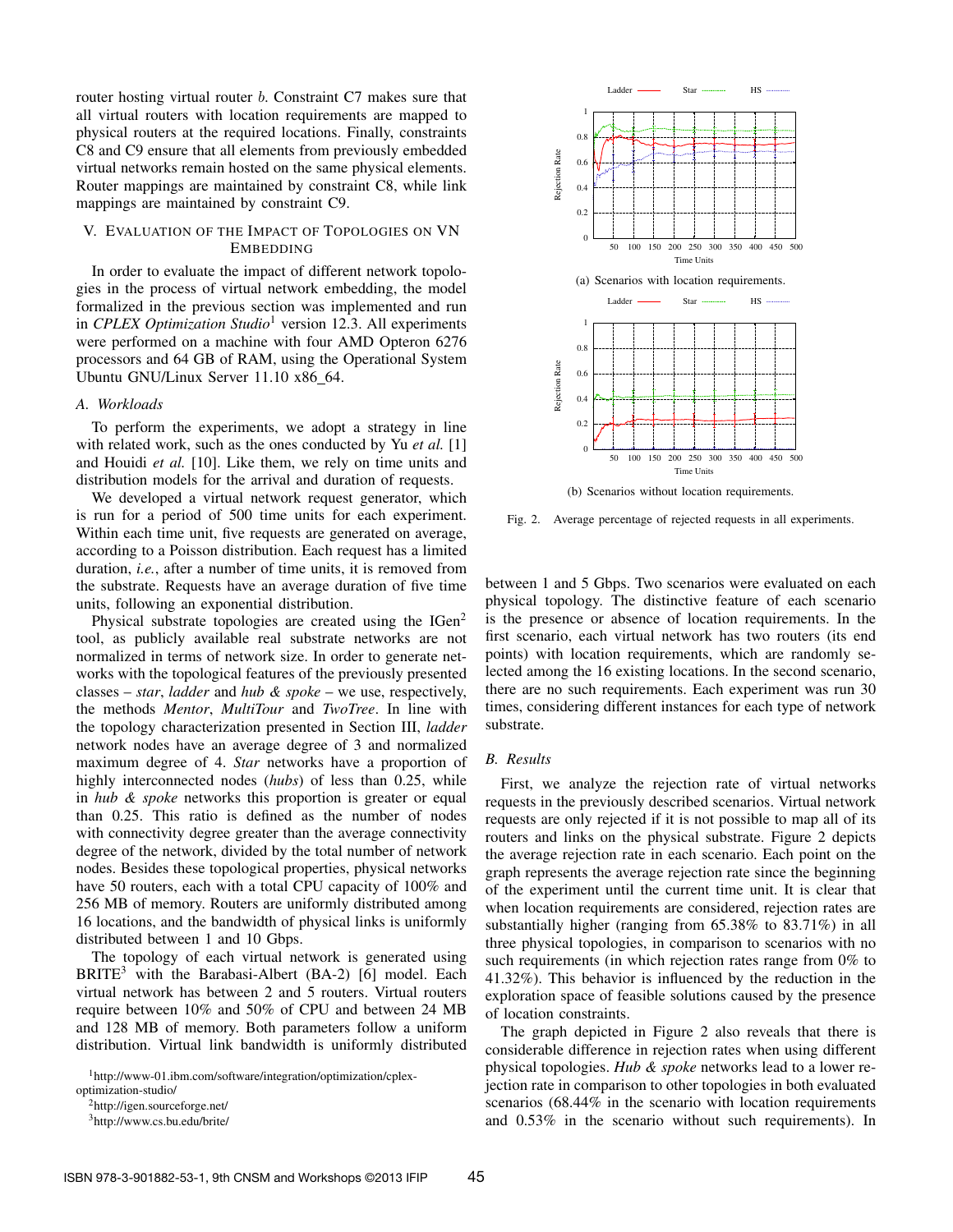

Fig. 3. Average bandwidth overhead needed to accommodate accepted

requests.

contrast, *star* topology networks lead to the worst performance (rejection rate of 85.04% in the scenario with location requirements and 43.10% in the scenario without location requirements). *Ladder* topology networks present rejection rates of 75.63% and 24.66% for the scenarios with and without location requirements, respectively. *Hub & spoke* networks tend to cause the rejection of a lower number of requests because they have, on average, a greater number of highly interconnected nodes (hubs). The presence of multiple hubs lowers the probability that the depletion of the resources of one of these central nodes may cause a significant impact on the ability to embed future requests. In contrast, as *star* topology networks have a low number of central nodes, there is a high probability that these nodes may become a bottleneck in the process of virtual network embedding if their resources are depleted. In *ladder* networks, as there are no central nodes, the depletion of resources in some physical links may hinder the creation of virtual links that would use such physical links as "bridges" to interconnect certain points of the infrastructure.

Figure 3 illustrates the average overhead caused by virtual networks embedded in each experiment. This overhead is measured as the ratio between the effective bandwidth consumed by a virtual network hosted on the physical substrate and the bandwidth requested by such network. In general, the actual bandwidth consumption is greater than the total bandwidth required by virtual networks, due to the frequent need to map virtual links to paths composed of multiple physical links. The absence of overhead is only observed when each virtual link is mapped to a single physical link (ratio of 1.0). We emphasize that lower overhead rates directly favor



Fig. 4. Average CPU usage of physical routers.

the infrastructure provider, by sparing resources that may be used to embed future requests. Moreover, this lower resource consumption may lead to lower costs for virtual network requesters. *Ladder* topologies lead to higher average overheads in comparison to other topologies (94.59% in scenarios with locations requirements and 23.36% in scenarios without locations requirements), as the topological structure has, on average, longer distances (in terms of hops) between nodes, in addition to the absence of hubs. *Hub & spoke* networks achieve the lowest overhead rates (64.67% in the scenario with location requirements), as they have a higher number of hubs and interconnections between nodes. In the scenario without location requirements (Figure 3(b)), the average overhead rates observed in the *ladder* and *star* infrastructures are similar – 23.36% and 21.92%, respectively – whereas the overhead rate caused by the employment of the *hub & spoke* topology is only 1.89%. This demonstrates that, when location requirements are considered, virtual links tend to be mapped to longer paths in the substrate, due to a higher average distance between the locations where virtual routers are hosted. However, topologies that have a higher number of hubs tend to reduce the impact of these constraints.

Next, we evaluate the average consumption of physical resources – CPU and memory capacity of routers, as well as link bandwidth  $-$  in all experiments. Figure 4 shows the average CPU consumption of physical routers. Considering location requirements, we observe that the average CPU consumption when employing the *ladder* topology (11.49%) is approximately twice as high as the average CPU consumption in the experiment in which we use the *star* topology (5.36%). The *hub & spoke* topology led to an average CPU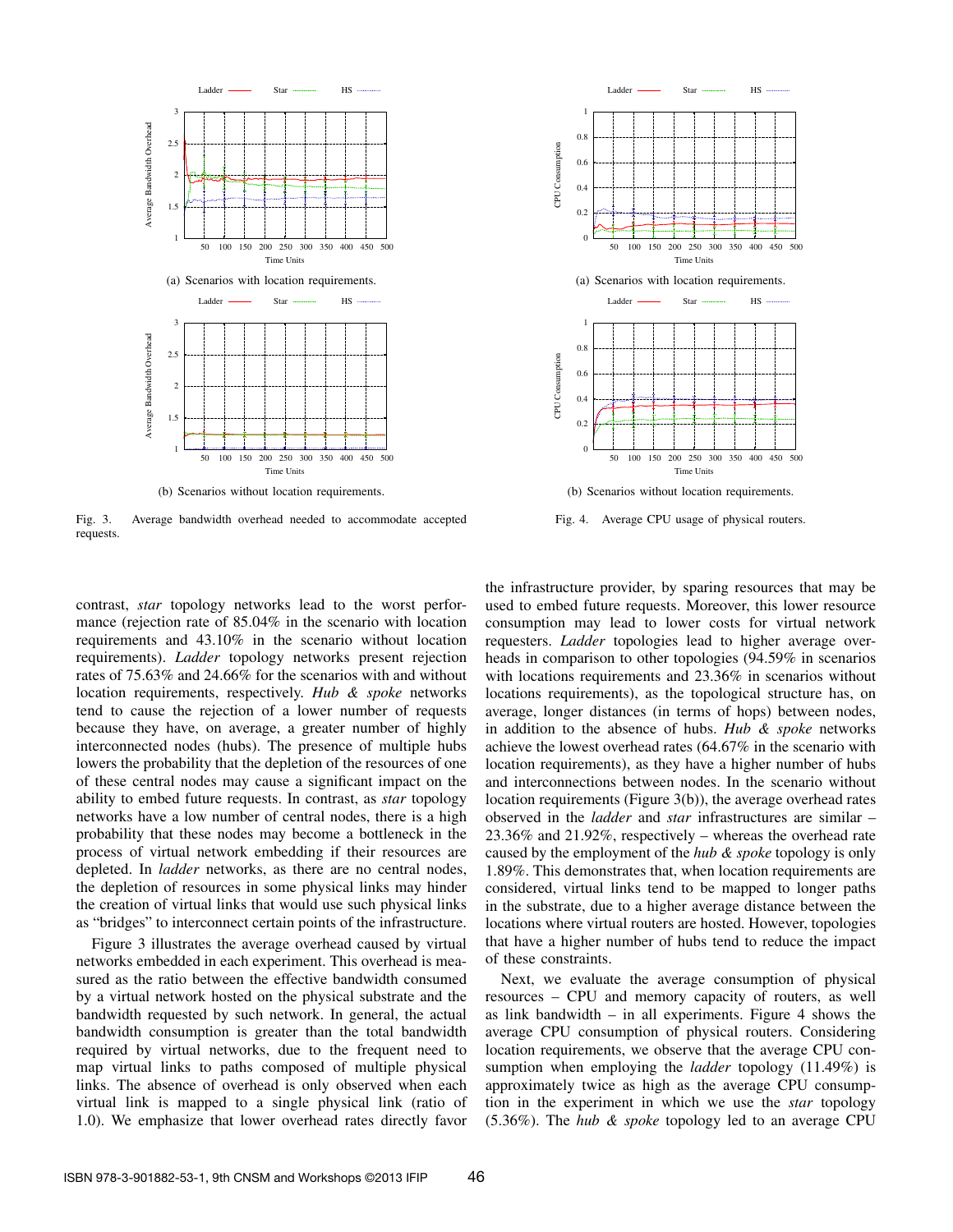

(b) Scenarios without location requirements.

Fig. 5. Average memory usage of physical routers.

consumption of 16.82%. CPU consumption in experiments without location constraints (Figure 4(b)) is noticeably higher. The average CPU consumption in the *star* network is 23.80%, whereas in the *ladder* and *hub & spoke* networks, 35.32% and 38.60% of CPU resources are consumed, respectively. Increased consumption of CPU resources is influenced by the number of virtual networks embedded on the substrate. This explains the higher consumption in scenarios that do not consider location requirements, as in these cases rejection rates are lower. However, the relatively low CPU consumption, which does not exceed 40% in any experiment, reveals that the rejection of virtual network requests is not caused by the global exhaustion of CPU resources in the infrastructure.

In Figure 5 we present the average memory consumption of physical routers. The behavior of memory usage in physical routers is similar to that of CPU usage. In experiments that consider location requirements, the average memory usage is of 5.65% in the *star* topology, 11.21% in the *ladder* topology, and 15.93% in the *hub & spoke* topology. In contrast, experiments that do not consider such requirements lead to an average memory utilization of 23.49% in the *star* topology, 35.52% in the *ladder* topology, and 38.03% in the *hub & spoke* topology. Note that memory resources are not fully depleted in any of the experiments. Thus, we can state that this factor, similarly to CPU usage, is not the cause of the rejection rates observed in these scenarios.

The average bandwidth consumption in physical links is shown in Figure 6. In experiments in which virtual networks have location requirements, average link utilization is of 18.01% in the *star* topology, 40.63% in the *ladder* topology, and 35.89% in the *hub & spoke* topology. In the experiments



Fig. 6. Average bandwidth usage of physical links.

without location requirements, the average consumption is 44.93% in the *star* topology, 66.50% in the *ladder* topology, and 54.08% in the *hub & spoke* topology. These results show that the overall bandwidth consumption in the physical network, in an analogous manner to CPU and memory usage, is not responsible for the rejection rates observed in the experiments. The saturation of specific points in the physical infrastructure makes it impossible to embed a higher number of virtual networks, even though a global view of the physical network reveals a considerable amount of available resources.

ISP network topologies may have different connectivity degrees and, due to the depletion of resources in specific parts of the substrate (*e.g*, links connected to hubs or bridges), infrastructure partitioning occurs at differents levels. In this context, a partition is defined as a strongly connected component (SCC) with residual bandwidth equal to or greater than the average link bandwidth requested by VNs. We observed that, in scenarios with location requirements, *star* topologies have, upon the embedding of a new VN, 13.60 partitions with an average of 3.63 routers per component, while *ladder* topologies have, on average, 12.30 partitions with 4.38 routers per component. In turn, *hub & spoke* topologies present lower levels of partitioning and a higher number of routers per component, *i.e*, 7.22 partitions and 7.52 routers, respectively. In scenarios without location requirements, infrastructure partitioning levels are higher due to higher link bandwidth consumption. *Star* and *ladder* topologies have similar average partitioning levels; 19.20 and 19.67 partitions with 2.61 and 2.48 routers, respectively. *Hub & spoke* topologies have, on average, 12.65 partitions and 3.94 routers per component. Next, we analyze how this and other factors influence the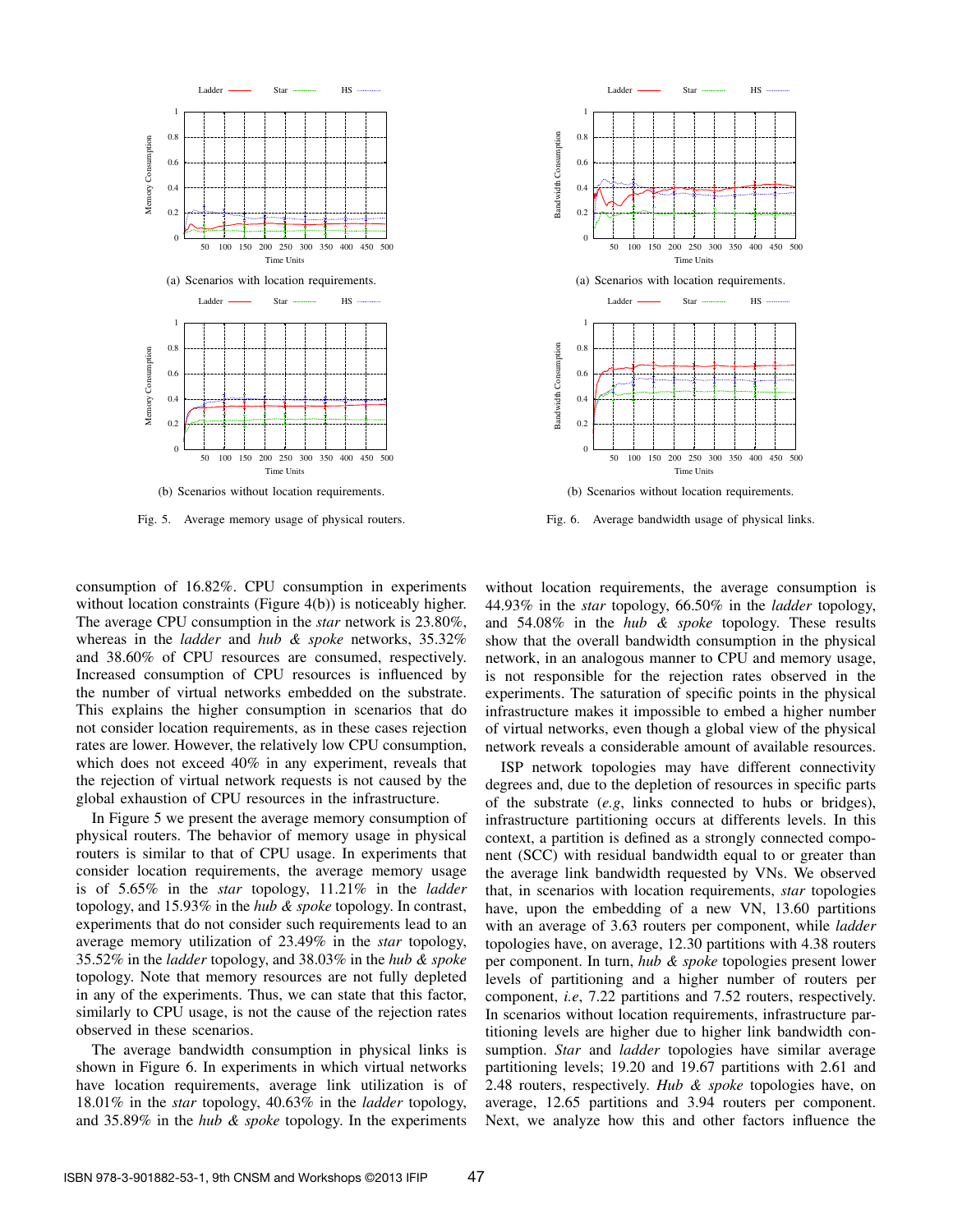

Fig. 7. Average percentage of rejection causes observed in all experiments.

rejection rates observed.

Figure 7 shows results regarding causes of rejection in the performed experiments. Three main causes of rejection have been observed: the absence of a valid partition, the lack of physical router resources within a partition, and other topological factors. The first cause is related to the unavailability of a proper partition on the infrastructure with size equal to or greater than the number of virtual routers requested. This means that it is not possible to map the VN request on the topology due to the lack of connectivity between physical routers. In other words, there is no SCC that has, for each pair (a,b) of routers, a path between "a" and "b" with bandwidth greater than or equal to the maximum bandwidth requested. In scenarios with location requirements, 59.45% of rejections on *star* topologies as well as 54.44% on *ladder* topologies are caused by this kind of connectivity problem. In scenarios without location requirements, 99.62% of rejections on *star* topologies and 99.47% of rejections on *ladder* topologies are associated with this cause. In *hub & spoke* topologies, rejections associated with this cause amount to 20.85% in scenarios with location requirements and 28.50% in scenarios without such requirements. These results point to a direct correlation between higher partitioning levels and higher rejection rates.

The second cause of rejection – the lack of physical router resources within a partition – occurs when there is an appropriate partition (*i.e.*, there is a SCC that contains enough physical routers to map all virtual routers in the VN request), but it is not possible to map the requested VN due to the depletion of physical router resources (CPU and memory) in this partition. In scenarios with location requirements, rejection rates caused

by insufficient router resources are 3.2%, 1.8% and 14.7% on *star*, *ladder* and *hub & spoke* topologies, respectively. In scenarios without such requirements, these rates are, respectively, 0.33%, 0.37% and 2.58%. *Star* and *ladder* topologies present similar percentages in both scenarios. In scenarios without location requirements, an insignificant number of VNs are rejected due to this cause, as the main cause of rejection is infrastructure partitioning. In *hub & spoke* topologies, when considering location requirements, the percentage of VN rejections associated with this cause is higher in contrast to other topologies. This behavior is related to lower rejection rates associated with the absence of valid partitions in this topology, which leads to greater resource usage in physical routers.

The third cause of rejection refers to VN requests that are denied despite the existence of an adequate partition and available resources on its routers. In this case, rejections are a result of topological factors within a partition that make it impossible to map an incoming VN request. This occurs either when location constraints can not be met or when VNs have a significantly different topology in relation to the topology available in the partition. In the latter situation, a greater amount of resources will be required to embed these VNs, which may not be available. When considering location requirements, *star* and *ladder* topologies have, respectively, 37.30% and 43.71% of rejection rates associated with topological properties. In scenarios without location requirements, these percentages are 0.04% and 0.15%, respectively. Rejections related to topological factors in *hub & spoke* networks amount to 64.39% in scenarios with location requirements, and 68.90% in scenarios with no such requirements. When analyzing rejections associated with this cause, *star* and *ladder* topologies present a similar behavior, as partitioning levels and overall rejection rates are similar in both topologies. Nevertheless, minimal differences exist, which can be explained by topological factors such as the absence of hub nodes in *ladder* networks. In *hub & spoke* networks, however, topological factors are the most significant cause of rejection rates. Although this type of topology presents higher connectivity, the rejection of a lower number of VNs leads to higher bandwidth usage in physical links, which leads to reduced connectivity within network partitions.

Last, in Figure 8 we present the average time needed to find the optimal mapping of each accepted request. We emphasize that, in this graph, the vertical axis is shown in logarithmic scale, as results differ significantly among results. In all scenarios with location requirements, the time needed to optimally embed virtual network requests remains under 1 second. The use of *star* topology leads to an average solution time of 0.055 seconds, the *ladder* topology to an average time of 0.20 seconds, and the *hub & spoke* topology, to an average time of 0.44 seconds. In the remaining scenarios, which do not consider location requirements, all averages remain under 3 seconds. The *star* topology leads to an average solution time of 0.13 seconds, the *ladder* topology to an average time of 0.92 seconds, and the *hub & spoke* topology, to an average time of 2.41 seconds.

The relatively high solution times observed in scenarios that employ the *hub & spoke* topology are explained by the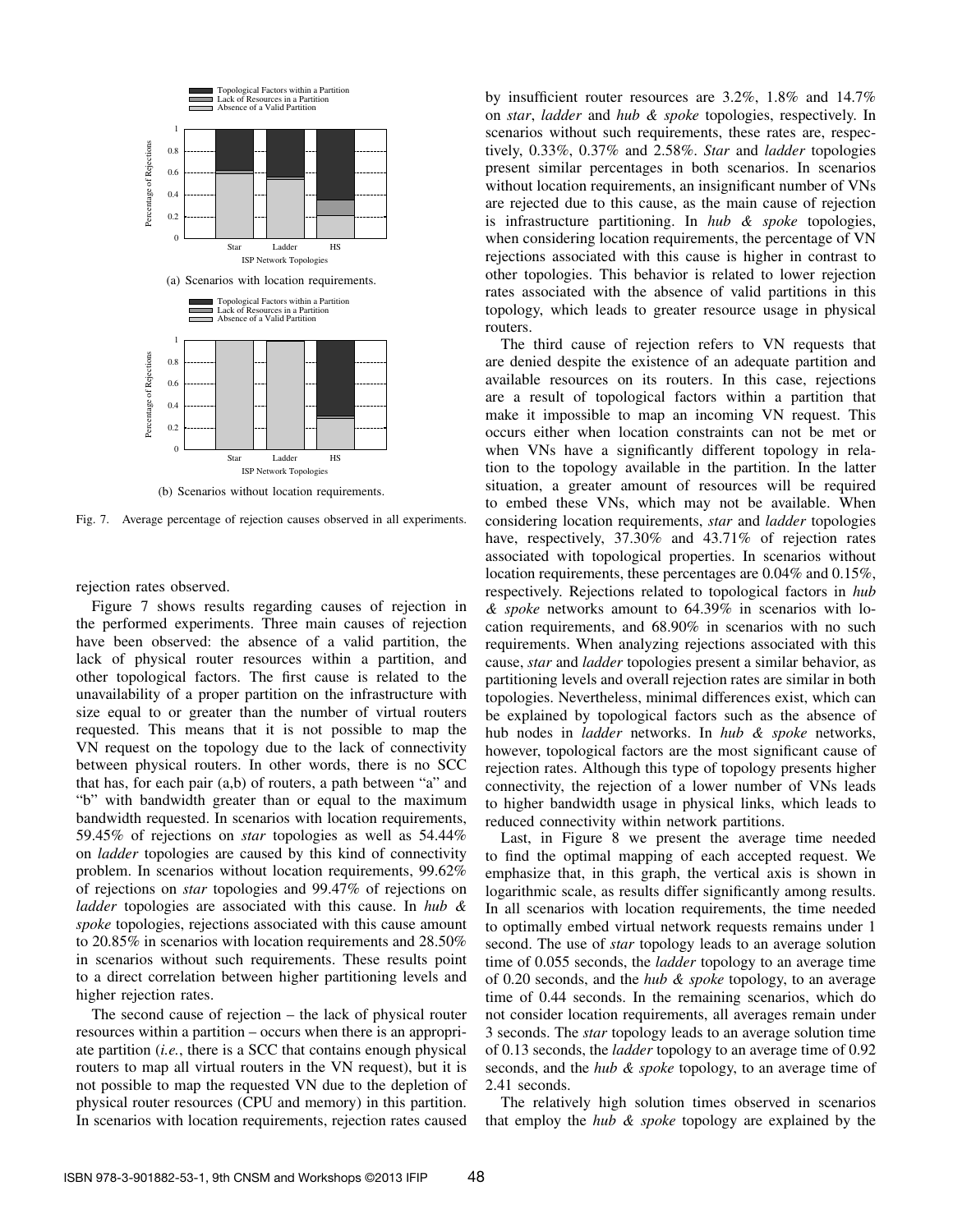

(b) Scenarios without location requirements.

Fig. 8. Average time needed to find the optimal solution.

presence of a higher number of links in this topology. This characteristic leads to a larger set of possible mappings for each virtual network request, which tends to increase the time needed to find the optimal mapping. Similarly, the removal of location requirements also leads to a larger space of feasible solutions, which explains the higher average time observed in such scenarios. Furthermore, a number of peaks are observed near the beginning of the experiments, reaching a maximum of 24.81 seconds in the scenario that employs the *ladder* topology and 9.99 seconds in the scenario in which the *hub & spoke* topology is employed. This behavior can be explained by the larger amount of unused resources in the beginning of these experiments (when the availability of resources on physical networks is substantially high), which also increases the number of possible mappings for virtual networks on the substrates.

The results presented in this section show that the employment of different types of physical network topologies in network virtualization environments causes a significant impact on rejection rates and physical resource usage. This impact is even more pronounced when location requirements of virtual networks are considered. Such experiments reveal that the rejection of virtual network requests is not caused by the overall depletion of resources in the infrastructure. Instead, it is caused by factors related to certain topological features.

The main factor that influences the rejection of virtual networks is resource depletion in specific regions of the substrate, which leads to higher partitioning levels in the infrastructure. For example, in *star* and *hub & spoke* topologies, the exhaustion of resources in physical hubs, as well as links connected to them, tends to be the main cause that

makes it impossible to map new virtual network requests even when there are partitions with sufficient size and connectivity. In *ladder* topologies, in which there are no hubs, the main cause for the increase in rejected requests is the depletion of resources in specific connections between nodes. Links used as "bridges" to interconnect different points of the infrastructure can become bottlenecks and, if the bandwidth of one of these links is sufficiently depleted, the infrastructure is partitioned into two groups of routers with no connectivity between them. Moreover, in all studied topologies, partitioning may lead to the existence of segments that, despite having adequate size and sufficient resources, are unable to accommodate certain VNs due to topological incompatibilities.

In summary, mapping virtual network in *star* topologies leads to low solution times but also high rejection rates, and consequently, to low physical resource usage. In *ladder* topologies, rejection rates and solution times have intermediate values in relation to other topology classes, but embedded virtual networks tend to consume a greater amount of bandwidth. Finally, *hub & spoke* topologies lead to low rejection rates and average bandwidth overhead, but the time needed to find the optimal solution is comparatively higher.

### VI. CONCLUSION

Network virtualization is a topic that has received considerable attention both from the scientific community and the Industry, resulting in a series of studies involving, predominantly, issues related to virtual network embedding. However, as far as we are aware, there have been no previous attempts to evaluate the result of mapping strategies considering different network topologies in a precise manner. Previous work, in general, use organic or generic topologies, which do not faithfully represent the topological properties present in real InP networks.

After formalizing an optimal *online* virtual network embedding model and applying it on substrates with different topological features that are typically present in InP networks, we characterized the impact of different types of topologies regarding rejection rates and physical resource usage. The obtained results evidence the significant impact caused by embedding virtual networks on physical substrates with different topological features. The ability to embed virtual networks is hindered by resource depletion in some specific points of the physical infrastructure, although a global view of the network reveals that there are still resources available in the remainder of the substrate. This impact is even more expressive when the embedding model considers location requirements of virtual networks.

As future work, we intend to investigate strategies for reducing rejection rates observed in typical InP networks. More specifically, we intend to investigate ways to expand or scale specific points of physical substrates in order to reduce the rejection of virtual networks, considering the necessary costs to make such changes in the infrastructure. The main idea is to identify problematic regions of the substrate based on the size and total number of SCCs and, through specific adjustments in the infrastructure, to increase the acceptance of future virtual network requests in a consistent manner.